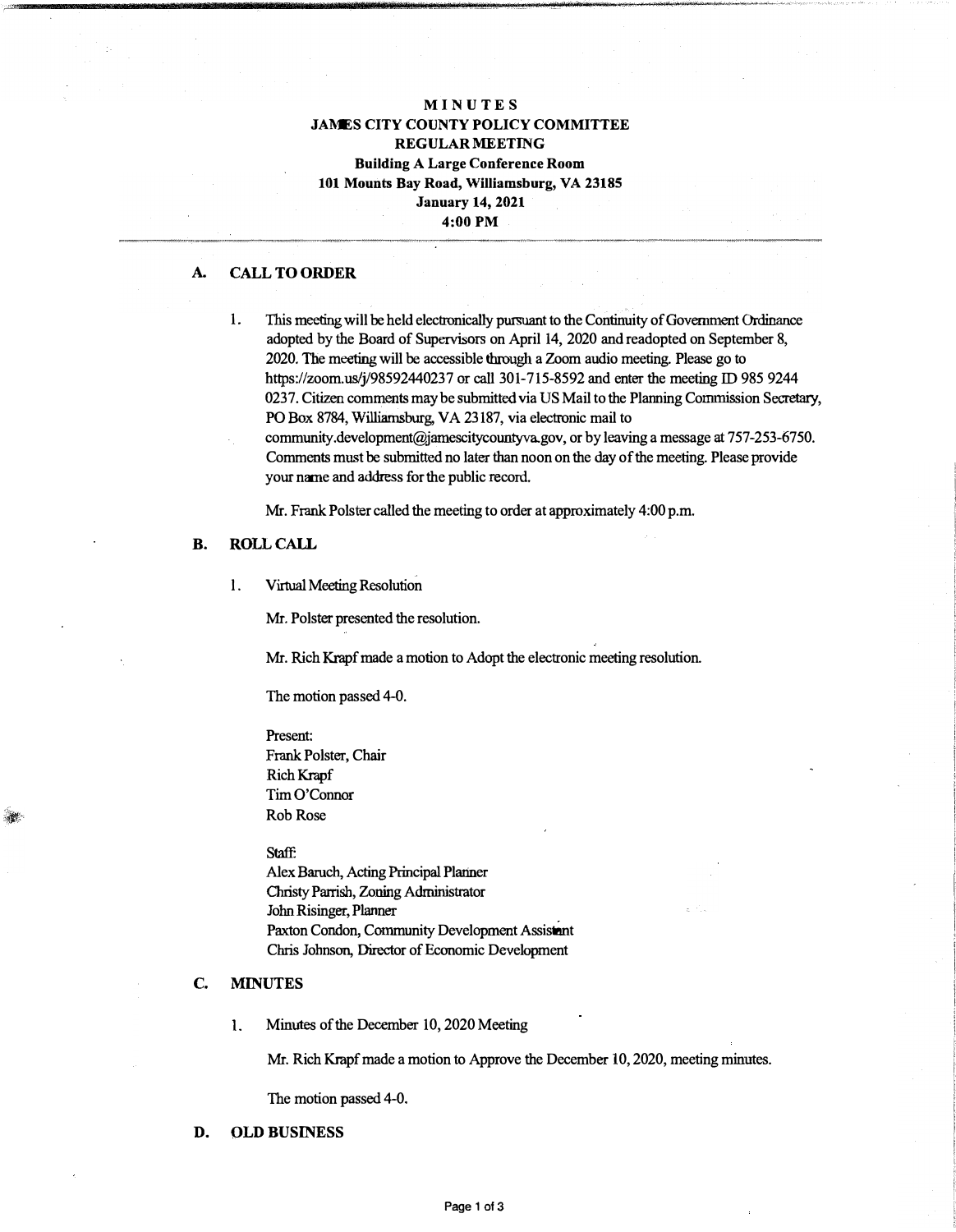1. Case No. ORD-20-0017. Consideration of Amendments to the Zoning Ordinance to Consider Contractor Offices and Storage in Planned Unit Development District - Commercial (Phase II)

Ms. Christy Parrish stated that at the December 10, 2020, Policy Committee meeting, the Committee discussed adding contractors' offices and storage as a use in the Planned Unit Development District Commercial (PUD-C) District. She stated that the Committee generally agreed to pennit the use by-right with no outdoor storage of equipment and materials. She stated that the Committee discussed concerns including the parking of oversized vehicles, visual screening, noise, and proximity to residential areas and roadways. She stated the Committee had staff draft an Ordinance to include performance standards to address these concerns. She stated that the County Attorney's Office recommended revising the language for Performance Standard A.

Mr. Rich Krapf agreed with the recommended editorial change to Performance Standard A.

Mr. Tim O'Connor asked Ms. Parrish what equipment is defined as.

Ms. Parrish stated that equipment is typically anything that is not a vehicle. She stated it was more subjective and clarified some possible inclusions.

Mr. O'Connor asked to clarify between equipment versus oversized vehicles and gave the example of bucket trucks.

Ms. Parrish clarified that a bucket truck or any oversized vehicles would fall under equipment and need to be screened or stored behind the building.

Mr. O'Connor asked if the Committee was opposed to equipment being stored outside and if they should leave it as a Special Use Pennit (SUP) only.

Ms. Parrish stated that if equipment was stored on a trailer or it could not be stored where it was shielded by the building they would need to apply for an SUP. She stated the Planning Commission and the Board of Supervisors would then have input

Mr. O'Connor thanked Ms. Parrish for her clarification.

Mr. Polster asked if anyone else had any questions.

Mr. O'Connor asked if Mr. Chris Johnson had any input.

Mr. Johnson stated that he was in full support of staff's recommendations.

Mr. Krapf made a motion to recommend approval of the draft Ordinance to the Planning Commission with the revised language for Performance Standard A.

The motion passed 4-0.

## **E. NEW BUSINESS**

There was no new business.

#### **F. ADJOURNMENT**

Mr. Krapf made a motion to Adjourn.

The motion passed 4-0.